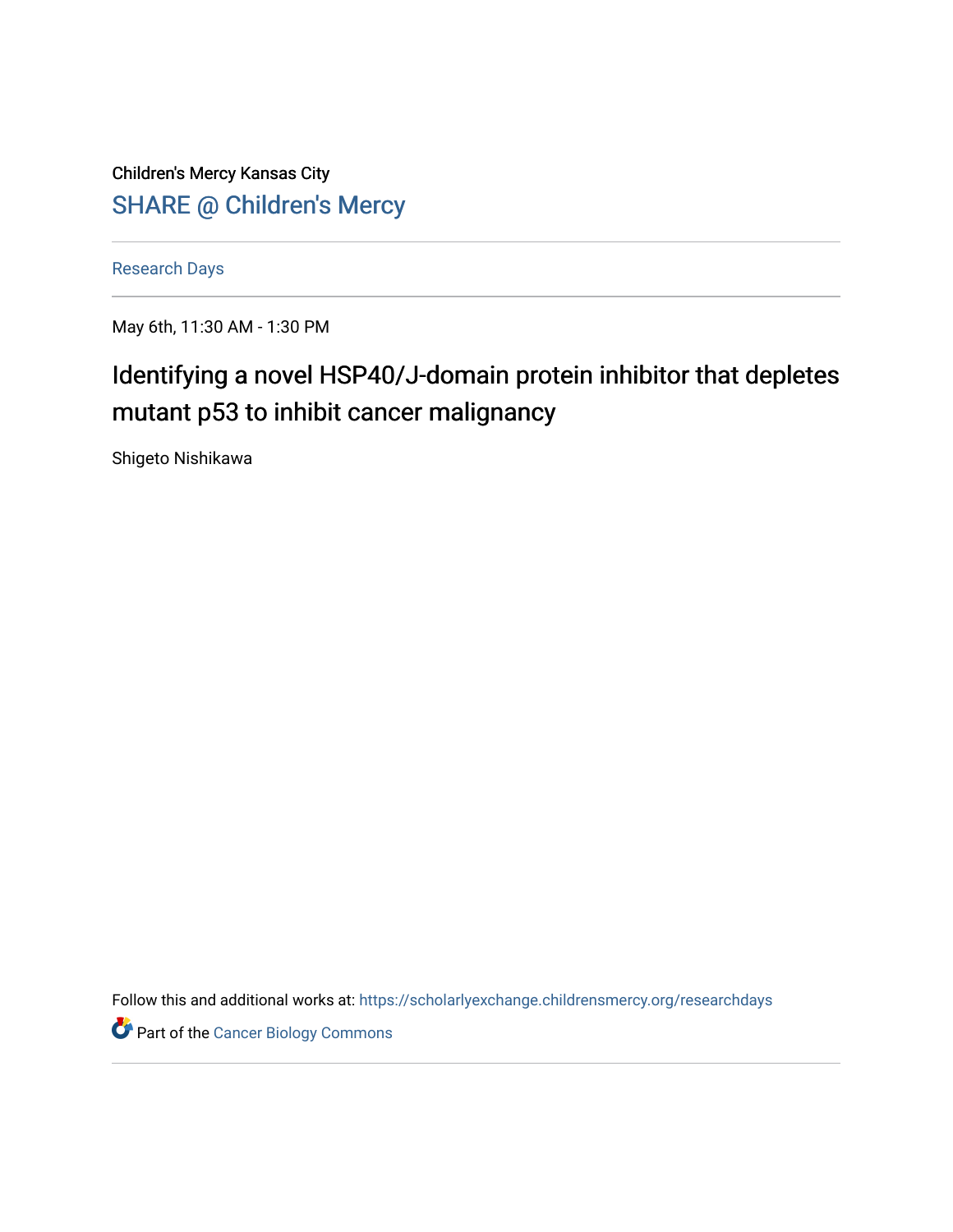### **Research Abstract Title**

Identifying a novel HSP40/J-domain protein inhibitor that depletes mutant p53 to inhibit cancer malignancy

**Submitting/Presenting Author (must be a trainee):** Shigeto Nishikawa **Primary Email Address:** snishikawa@cmh.edu

 $\Box$ Medical Student ⎕**Resident/Psychology Intern (≤ 1 month of dedicated research time)**   $\boxtimes$ Resident/Ph.D/post graduate ( $> 1$  month of dedicated research time) ⎕**Fellow** 

**Primary Mentor (one name only):** Tomoo Iwakuma **Other authors/contributors involved in project:**

Atsushi Kaida<sup>2</sup>, Atul Ranjan<sup>1</sup>, Alejandro Parrales<sup>1</sup>, Mohamed A Alalem<sup>1</sup>, David Johnson<sup>3</sup>, Tomoo Iwakuma1,4

<sup>1</sup>Department of Pediatrics, Division of Hematology & Oncology, Children's Mercy Research Institute, MO, USA

<sup>2</sup> Department of Oral Radiation Oncology, Graduate School of Medical and Dental Sciences, Tokyo Medical and Dental University, Tokyo, Japan

Department of Cancer Biology, University of Kansas Medical Center, Kansas City, KS, USA <sup>3</sup> Higuchi Biosciences Center, University of Kansas, Lawrence, KS

<sup>4</sup> Department of Cancer Biology, University of Kansas Medical Center, Kansas, KS, USA

#### **IRB Number:**

## **Describe role of Submitting/Presenting Trainee in this project (limit 150 words):**

Submitting/presenting trainee (S.N) performed the experiments, processed the experimental data, performed the analysis, drafted the manuscript, and designed the figures.

#### **Background, Objectives/Goal, Methods/Design, Results, Conclusions limited to 500 words**

#### **Background:**

Accumulation of oncogenic mutant p53 (mutp53) greatly contributes to cancer progression. DNAJA1, which is a member of heat shock protein 40 (HSP40), also known as J-domain proteins (JDPs), plays a crucial role in the stabilization of misfolded forms of mutp53. Knockdown of DNAJA1 results in proteasomal degradation of misfolded mutp53, leading to tumor suppression. Currently, no HSP40/JDPs inhibitors are available in clinics.

## **Objectives/Goal:**